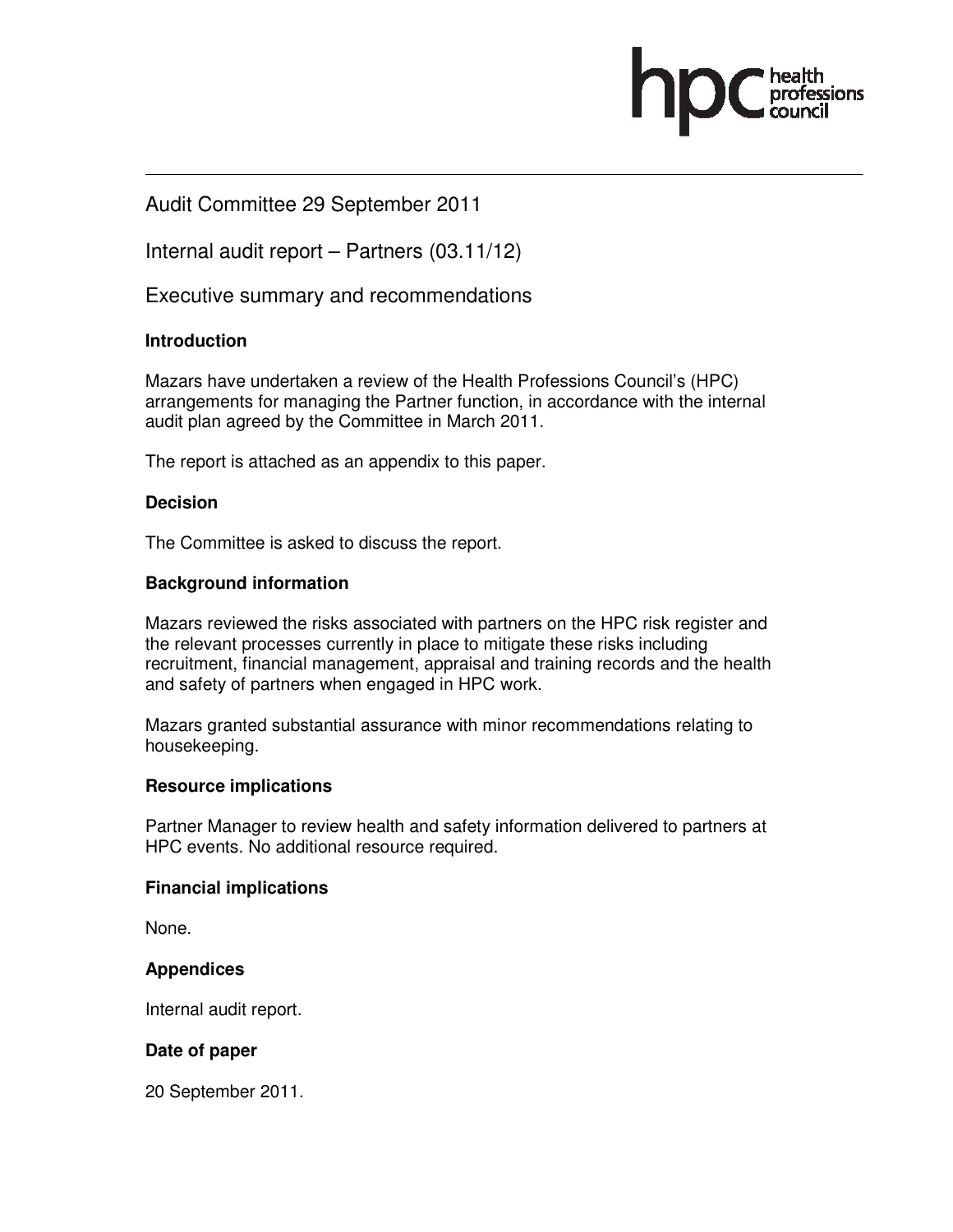

Internal Audit Report

**Partners (03.11/12)** 

**September 2011** 

**FINAL REPORT**

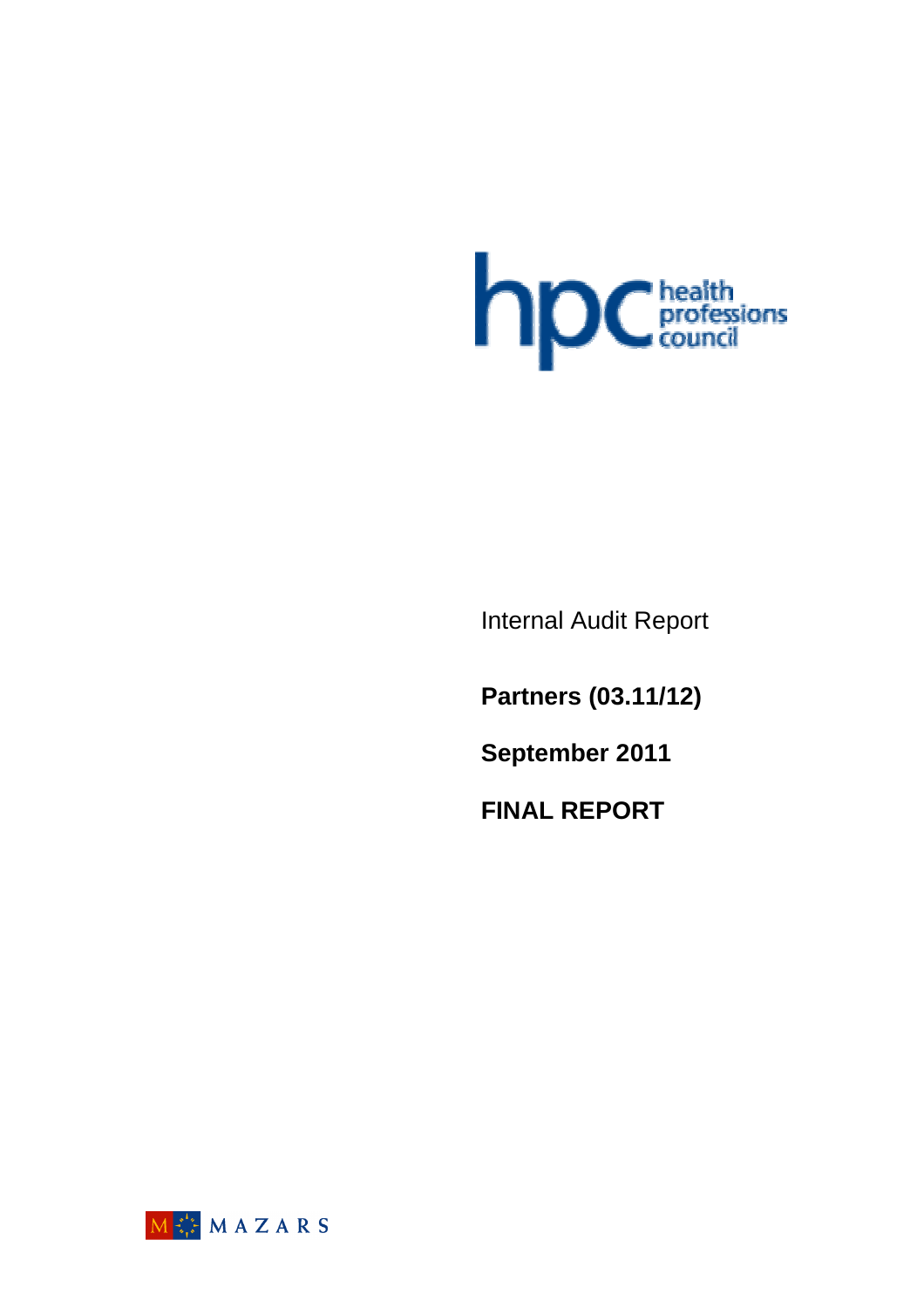### **CONTENTS**

| 1. Introduction                       | Page |
|---------------------------------------|------|
| 2. Background                         | 1    |
| 3. Scope and objectives of the audit  | 1    |
| 4. Audit Findings: One page summary   | 3    |
| 5. Summary of findings                | 4    |
| 6. Action plan agreed with management | 5    |

## **Appendix 1 – Definitions of Assurance Levels and Recommendations**

### **AUDIT CONTROL SCHEDULE:**

| <b>Client contacts</b>            | Teresa Haskins:<br>Director of HR         |                                          | Peter Cudlip:<br>Partner               |
|-----------------------------------|-------------------------------------------|------------------------------------------|----------------------------------------|
|                                   | Hayley Graham:<br><b>Partners Manager</b> |                                          | Graeme Clarke:<br>Director             |
|                                   | Marc Seale:<br><b>Chief Executive</b>     |                                          | Peter Williamson:<br>Assistant Manager |
|                                   | and Registrar                             |                                          | Paul Humphries:<br>Auditor             |
| Finish on Site \ Exit<br>Meeting: | 12 August 2011                            | <b>Management</b><br>responses received: | 13 September 2011                      |
| Draft report issued:              | 2 September 2011                          | <b>Final report issued:</b>              | 13 September 2011                      |

If you should wish to discuss any aspect of this report, please contact, Graeme Clarke, Director, graeme.clarke@mazars.co.uk or Peter Cudlip, Partner, peter.cudlip@mazars.co.uk.

#### **Status of our reports**

This report is confidential and has been prepared for the sole use of the Health Professions Council.

This report must not be disclosed to any third party or reproduced in whole or in part without the prior written consent of Mazars LLP. To the fullest extent permitted by law, no responsibility or liability is accepted by Mazars LLP to any third party who purports to use or rely, for any reason whatsoever, on this report, its contents or conclusions.

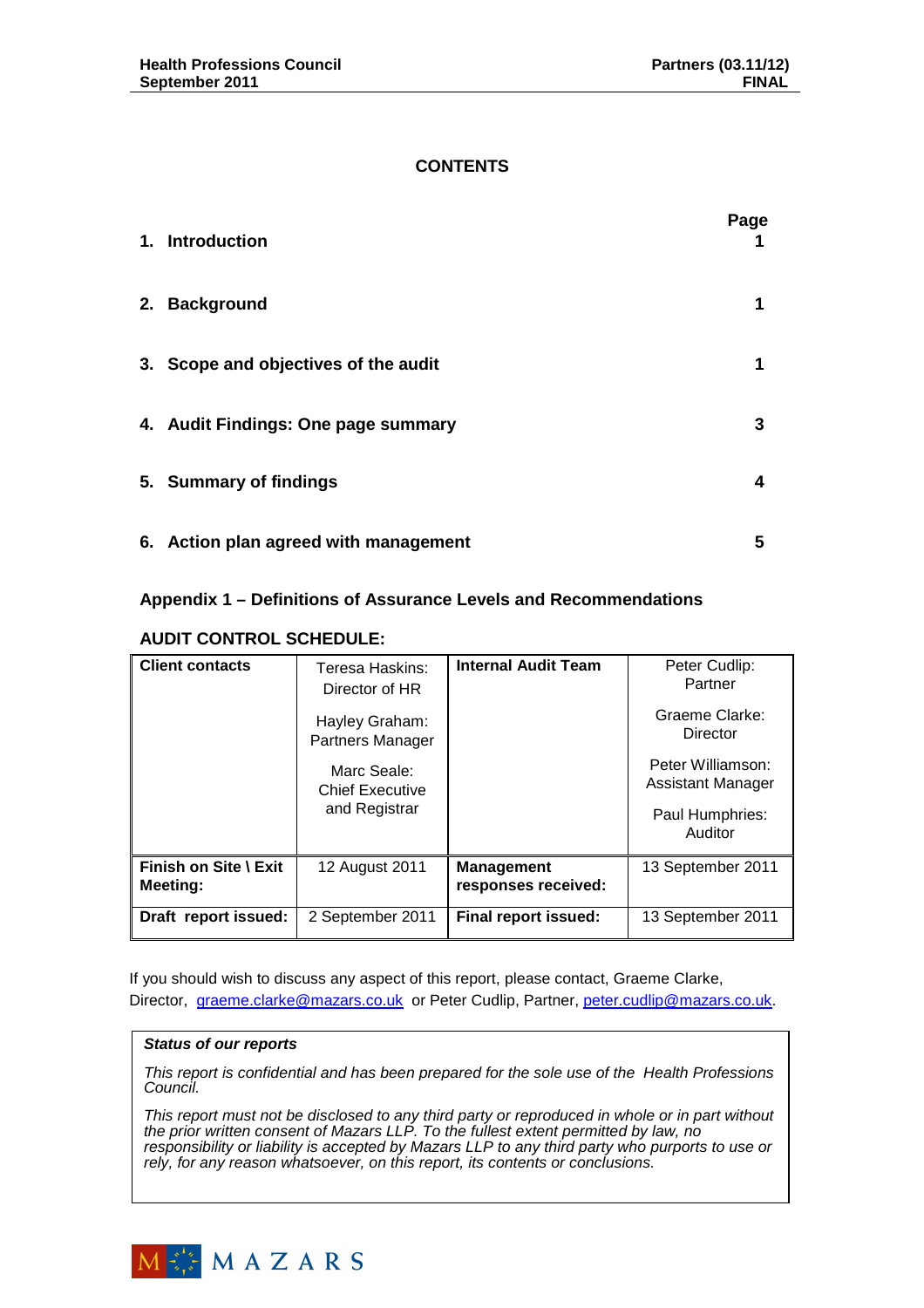### **1. INTRODUCTION**

- 1.1 As part of the Internal Audit Plan for 2011/12, we have undertaken a review of the Health Professions Council's (HPC) arrangements for managing their Partner function. This area was included in the Plan due to the significance of the risks associated with this activity in HPC's Risk Register. It is also an area not previously been subject to internal audit review.
- 1.2 We are grateful to the Director of Human Resources, the Partners Manager, the Partners Administrators and other staff across HPC for their assistance provided to us during the course of the audit.
- 1.3 This report is confidential and for the use of the Audit Committee and senior management of HPC. The report summarises the results of the internal audit work and, therefore, does not include all matters that came to our attention during the audit. Such matters have been discussed with the relevant staff.

## **2. BACKGROUND**

- 2.1 In order for HPC to regulate a broad spectrum of professions, the organisation engages circa 500 individuals, known as 'Partners', to provide the expertise required for its decision making, and ensure that the HPC has good professional, and lay (public) input into what they do.
- 2.2 The term 'Partners' includes a variety of different roles that can be filled by people with different experience and qualifications, from members of the public to qualified lawyers and solicitors and health professionals on the HPC register. The six distinct roles categorised as Partners are CPD assessor, Legal assessor, Panel member, Panel chair, Registration assessor and Visitors.
- 2.3 The overall administration and management of Partner processes is assigned to the HR Directorate of which the Director of Human Resources has overall responsibility. The day to day management of the Partners has, however, been delegated to the Partners Manager and the Partners Team. The team is responsible for the recruitment, selection, training, monitoring and coordinating Partner appraisals.
- 2.4 Due to the planned transfer of the regulatory functions of the GSCC, there will be a requirement to recruit an estimated additional 150 Social Worker and lay Partners. This process will be managed by the Partners team.
- 2.5 The Partners budget for 2011/12 stands at £407,965 which is a part of the Human Resources budget of £863,923 for the year.

## **3. SCOPE AND OBJECTIVES OF THE AUDIT**

- 3.1 Our audit considered the following risks relating to the area under review:
	- Inability to recruit and/or retain suitable Partners (Risk 6.1);
	- Incorrect interpretation of law and/or SI's resulting in CHRE review (Risk 6.2);
	- Health and Safety of Partners (Risk 6.3);
	- Partners poor performance (Risk 6.4); and
	- Incorrect interpretation of HPO in use of Partners (Risk 6.5).

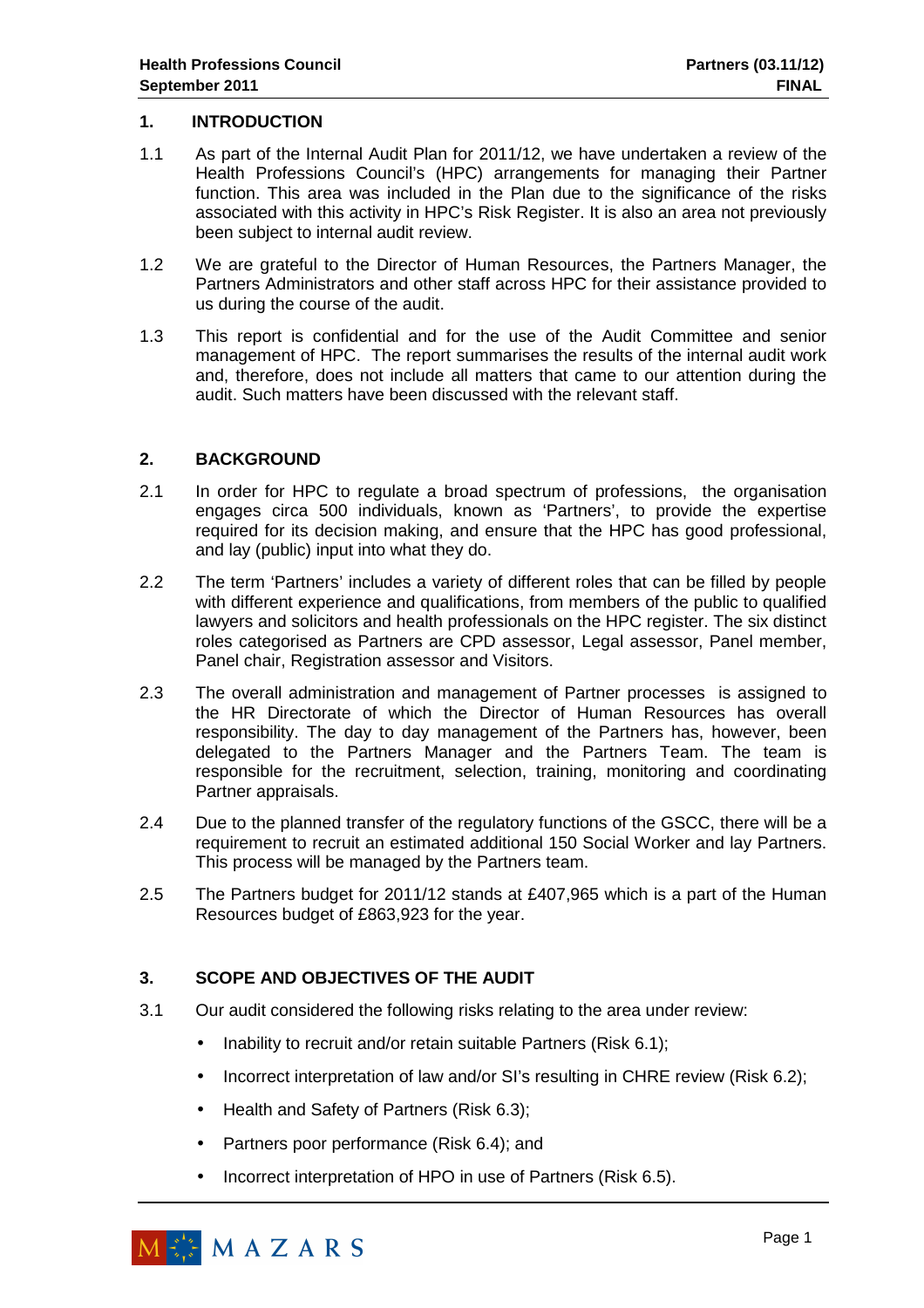- 3.2 In reviewing the above risks, our audit considered the following areas:
	- Partners Strategy:
	- Partner framework:
	- Policy and Procedures;
	- Service Level Agreements with Partners including Partners responsibilities;
	- Risk Register;
	- Processes for the recruitment of Partners including induction process;
	- Monitoring expenditure of Partners including checks on invoices received/approval process;
	- IT systems used for monitoring of Partners, performance, recruitment, training etc;
	- Training of Partners:
	- Appraisement of Partners peer appraisals; and
	- Monitoring financial and operational performance of partners through Management/Committee/Council.
- 3.3 The objectives of our audit were to evaluate the adequacy of controls for the administration and management of Partners, and the extent to which controls have been applied, with a view to providing an opinion on the extent to which risks in this area are managed. In giving this assessment, it should be noted that assurance cannot be absolute. The most an Internal Audit service can provide is reasonable assurance that there are no major weaknesses in the framework of internal control.
- 3.4 We are only able to provide an overall assessment on those aspects of the administration and management of Partners that we have tested or reviewed. The responsibility for maintaining internal control rests with management, with internal audit providing a service to management to enable them to achieve this objective. Specifically, we assess the adequacy of the internal control arrangements implemented by management and perform testing on those controls to ensure that they are operating for the period under review. We plan our work in order to ensure that we have a reasonable expectation of detecting significant control weaknesses. However, our procedures alone are not a guarantee that fraud, where existing, will be discovered.

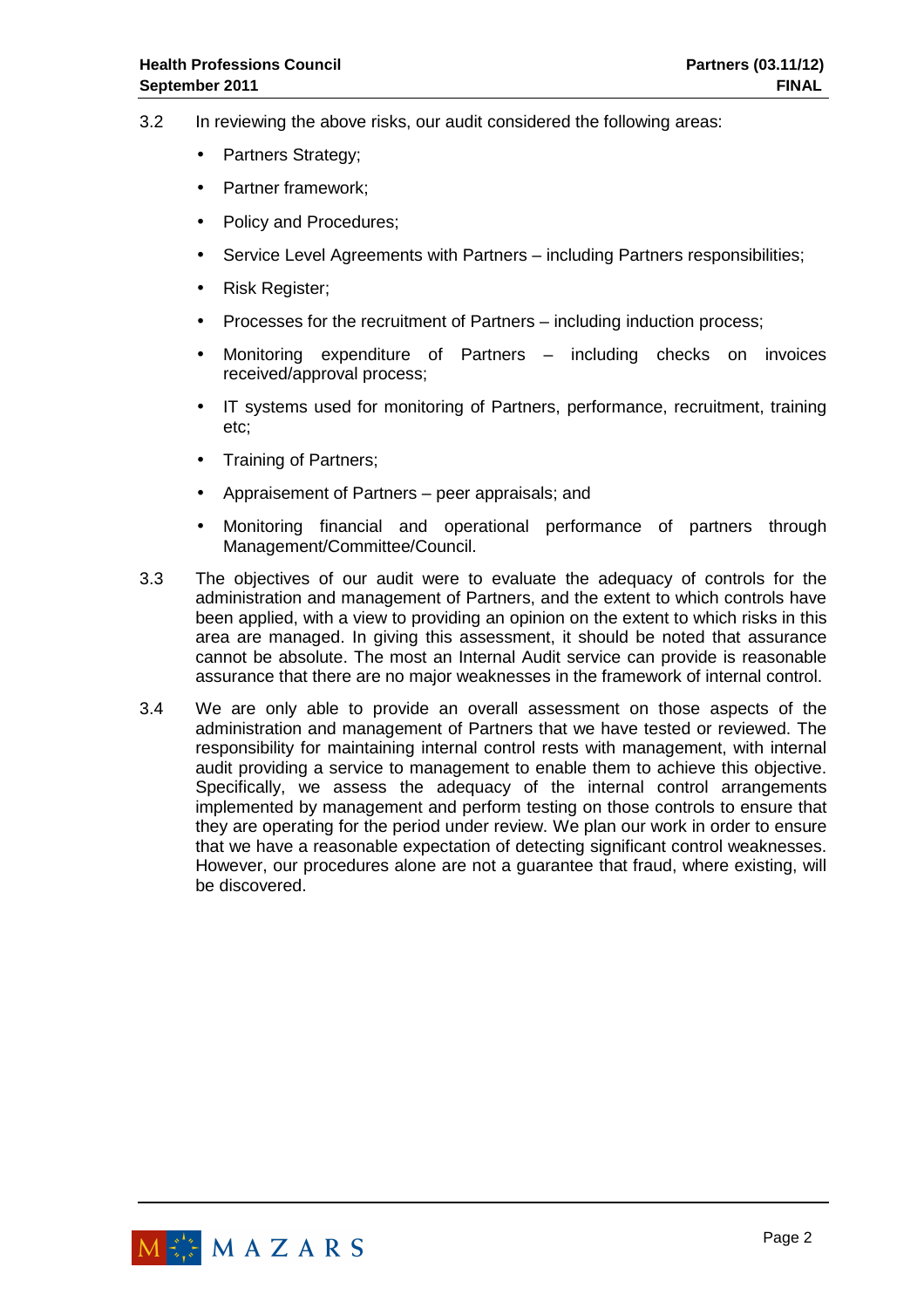# **4. AUDIT FINDINGS: ONE PAGE SUMMARY**

| Assurance on effectiveness of internal controls |                              |  |
|-------------------------------------------------|------------------------------|--|
|                                                 | <b>Substantial Assurance</b> |  |

| <b>Recommendations summary</b> |                        |  |
|--------------------------------|------------------------|--|
| <b>Priority</b>                | No. of recommendations |  |
| 1 (Fundamental)                | None                   |  |
| 2 (Significant)                | None                   |  |
| 3 (Housekeeping)               |                        |  |
| <b>Total</b>                   |                        |  |

### **Risk management**

HPC's Risk Register contains a specific section of risks associated with Partners. These are detailed in 3.1 above.

Testing undertaken as part of this audit has confirmed that the main mitigating actions in respect of these risks are in place and operating effectively. We have however made a Housekeeping recommendation concerning the wording and evidence in support of some identified controls.

#### **Value for money**

The use of Partners is a significant but necessary cost to HPC.

To ensure value for money, HPC needs to ensure that there are effective mechanisms for monitoring the workload of Partners, for evaluating the costs and ensuring that there is effective coordination of Partners to make sure that they are utilised effectively.

Whilst it is planned that new systems are going to be put in place to help the management of the Partners, at present, there are a number of ad-hoc spreadsheets used for this purpose. New systems will help to both simplify and enhance the current process in place.

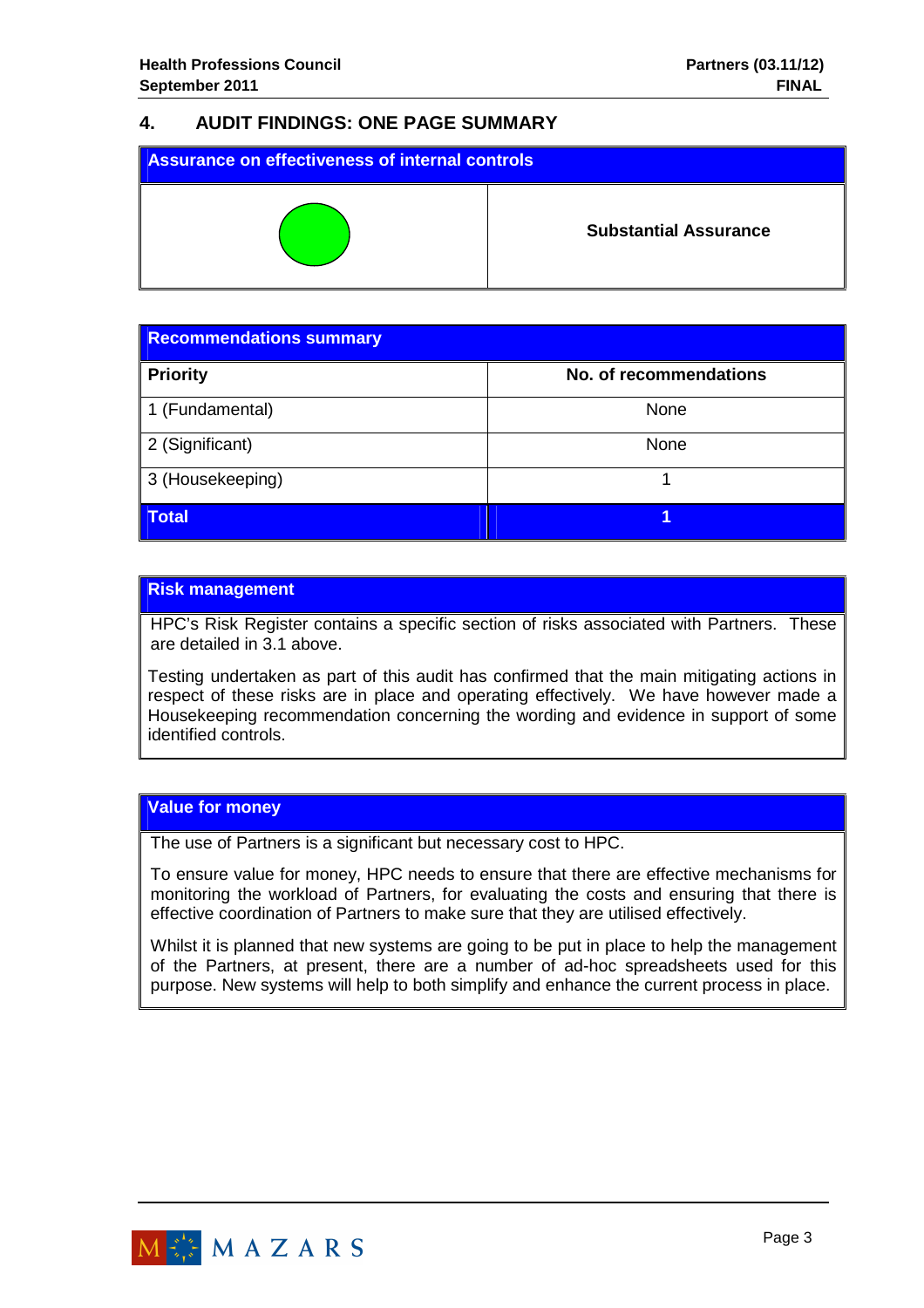### **5. SUMMARY OF FINDINGS**

#### **Overall conclusion on effectiveness and application of internal controls**

5.1 Taking account of the issues identified in paragraphs 5.2 and 5.3 below, in our opinion the control framework for Partners, as currently laid down and operated at the time of our review, provides **substantial** assurance that risks material to the achievement of HPC's objectives in respect of this area are adequately managed and controlled.

#### **Areas where controls are operating effectively**

- 5.2 The following are examples of controls which we have considered are operating effectively at the time of our review:
	- HPC has a detailed HR workplan and strategy outlining priorities in terms of Partner recruitment and retention for the current and subsequent financial years;
	- A formal documented fee structure for Partners is in place. This was approved by the Finance and Resources Committee and the full Council;
	- Partners training records and partners due to receive training within the next 12 months are accurately held on the HR database;
	- HPC has a contract with Bircham Dyson Bell to provide legal updates and adhoc legal advice where required;
	- Partners have a system of self and peer appraisal. Sample testing confirmed that all appraisal records were held on file where appropriate:
	- HPC has Partners public liability insurance with Chubb Insurance;
	- Acceptance of the Partners Code of Conduct is given when a Partner signs a Partner Services Agreement. For all Partners sampled, an up to date Partner Services Agreement could be evidenced; and
	- Where appropriate, complete Partner selection documentation was retained on file for all partners sampled.

#### **Areas for further improvement**

5.3 We identified one area where there is scope for further improvement in the control environment. The matter arising have been discussed with management, to whom we have made a recommendation. The recommendation has been, or is being, addressed as detailed in the management action plan (Section 6 below).

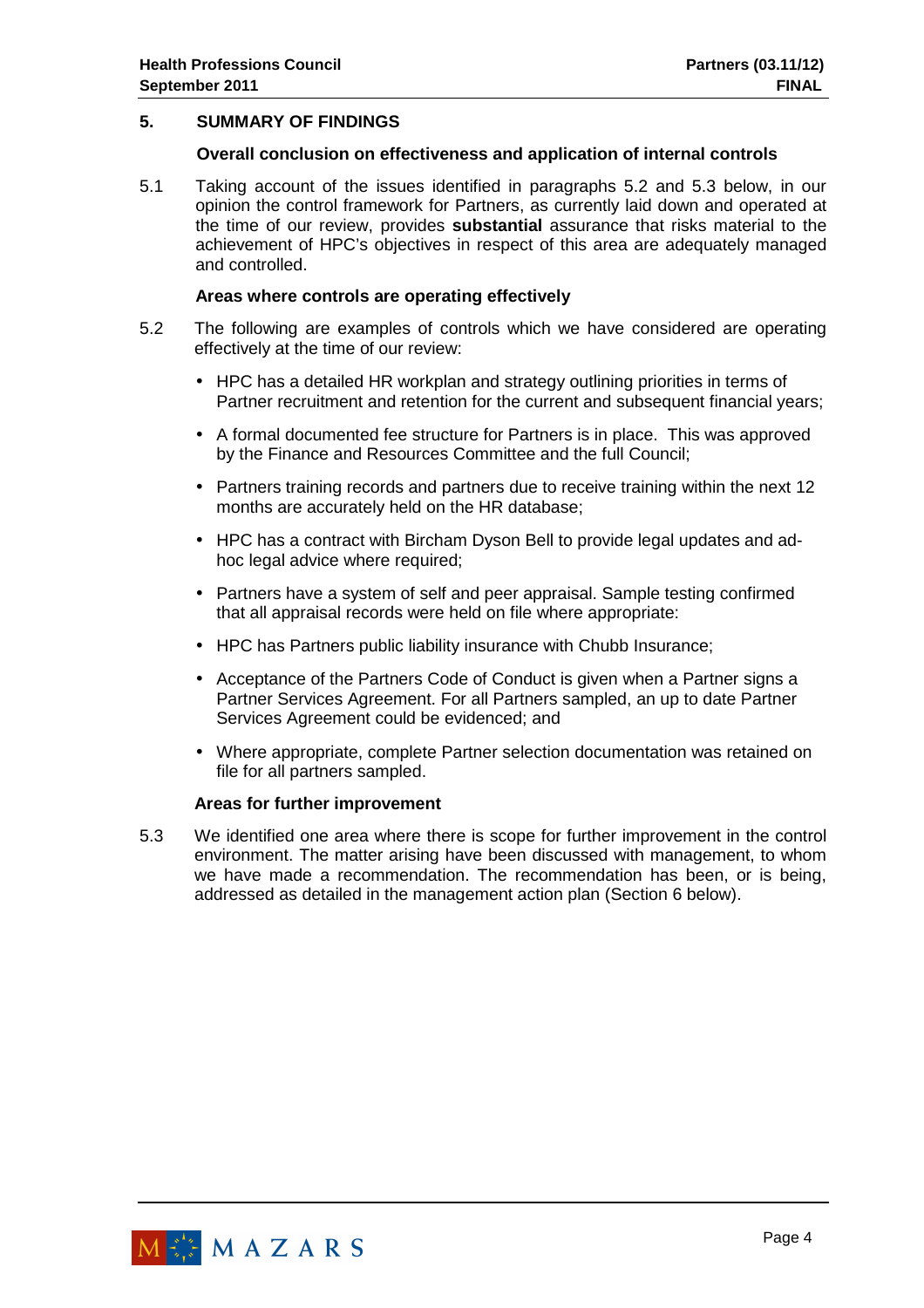## **6. ACTION PLAN**

| <b>Risk 3: Health &amp; Safety of Partners (Risk No 6.3)</b> |                                                                                                                                                                                                                                                                                                                                                                                                                                                                                                                                                                                                                                                                                                         |                                                                                                                                                |                 |                                                                                                                                                                                                                                                                                                                                                                                            |                                                                                                                      |
|--------------------------------------------------------------|---------------------------------------------------------------------------------------------------------------------------------------------------------------------------------------------------------------------------------------------------------------------------------------------------------------------------------------------------------------------------------------------------------------------------------------------------------------------------------------------------------------------------------------------------------------------------------------------------------------------------------------------------------------------------------------------------------|------------------------------------------------------------------------------------------------------------------------------------------------|-----------------|--------------------------------------------------------------------------------------------------------------------------------------------------------------------------------------------------------------------------------------------------------------------------------------------------------------------------------------------------------------------------------------------|----------------------------------------------------------------------------------------------------------------------|
|                                                              | <b>Observation/Risk</b>                                                                                                                                                                                                                                                                                                                                                                                                                                                                                                                                                                                                                                                                                 | <b>Recommendation</b>                                                                                                                          | <b>Priority</b> | <b>Management</b><br>response                                                                                                                                                                                                                                                                                                                                                              | <b>Timescale/</b><br><b>responsibility</b>                                                                           |
| 6.1                                                          | Observation: An health and safety update is<br>verbally delivered by a member of staff delivering<br>the introduction of a course or hearing.<br>There are no records as to who receives the<br>update/briefing or a structured format of the<br>content being delivered. Consequently there is no<br>formal record maintained in support of this as a<br>mitigating control on the HPC Risk Register.<br>Another mitigating control in the Risk Register is<br>'Efficient and effective support and communication<br>from the Partner team'. However there is no<br>framework as to what mechanisms this control<br>entails.<br>Risk: Unclear and\or unambiguous controls within<br>the Risk Register. | HPC should review its risk<br>mitigation controls in relation to<br>Partners to ensure these are<br>clear and can be evidenced in<br>practice. | Housekeeping    | <b>Health and Safety</b><br>information<br>provided to<br>partners is under<br>review and<br>guidance will be<br>produced and<br>incorporated into<br>partner induction<br>packs and/or the<br>partner handbook.<br>This mitigating<br>control in the risk<br>register will be<br>deleted and<br>replaced with<br>'Effective appraisal<br>and monitoring of<br>reappointment<br>processes' | Nov 2011<br>Partner<br>Manager/Building<br>Manager/HR Director<br>Oct 2011<br>Partner Manager/<br><b>HR Director</b> |